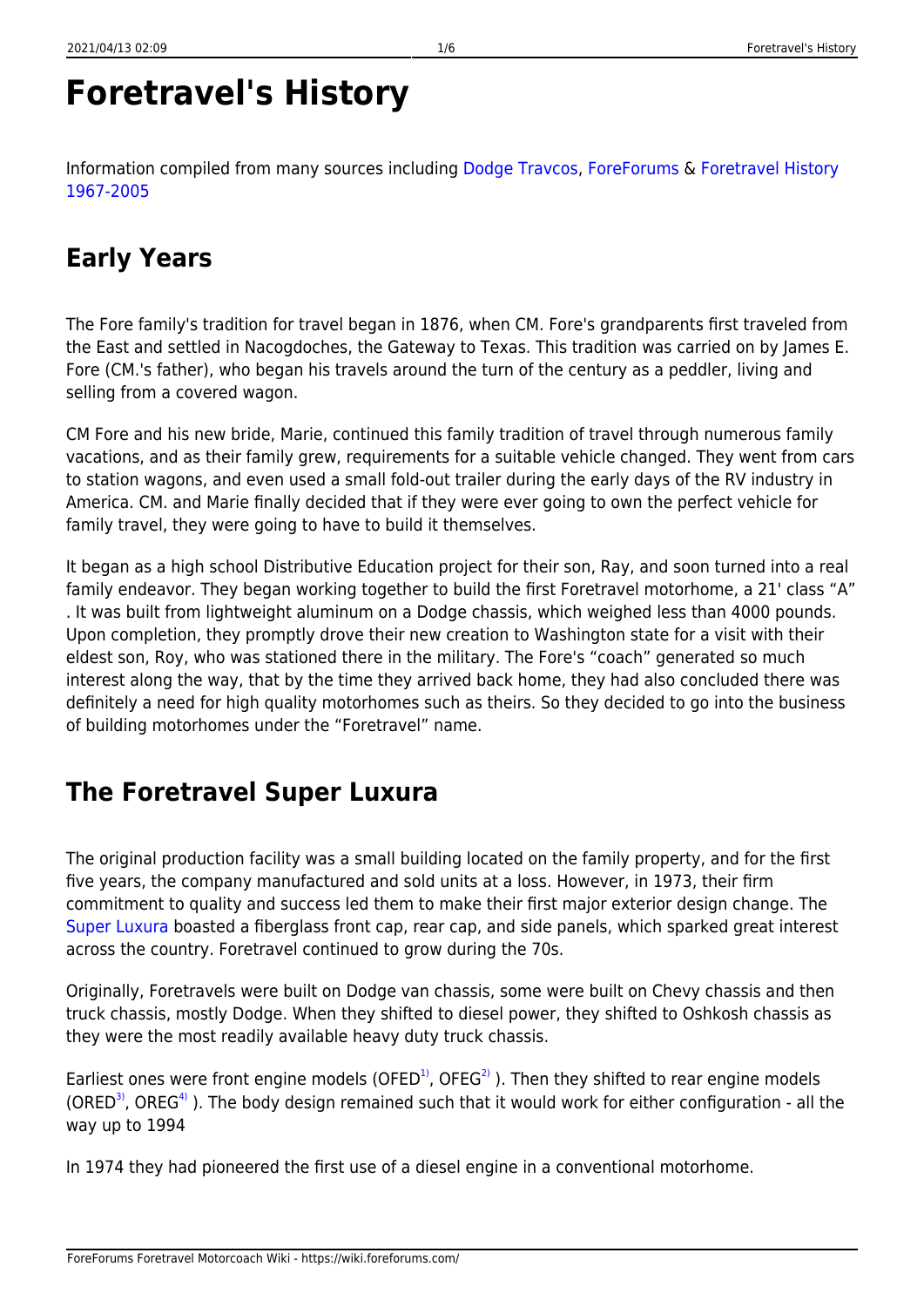#### **Ten Years**

In 1977 Foretravel celebrated ten years in business with the introduction of the FTX (Foretravel Ten). The FTX offered features not common in the RV industry at the time … TVs, VCRs, dual roof air conditioners, icemakers, central vacuums, and more. The FTX was truly the way to travel in style. FTX was built from 1977 to 1986. By October of 1978, the FTX became the first conventional motorhome to be powered by a rear engine diesel.

During the late 1970s and early 1980s, Foretravel purchased the manufacturing rights to Travco and GTC (Avco) motorhomes.

Foretravel continued to manufacture motorhomes on many types of chassis.

In the 1980's & 1990's, Foretravel manufactured most of the non-Unihome type diesel motorhomes on an Oshkosh V-917 Frame rail type chassis which consisted of air suspension, air brakes, Caterpillar 3208-T V-8 diesel engine coupled with an Allison MT-643 four speed transmission.

There were however some of these Grand Villa motorhomes manufactured with a 300 hp 3208 and a MT647 Allison 4 speed. They used these chassis from model years 1982 thru 1992in both Foretravel FTX(old orange & white) and Grand Villa's.

#### **Travco**

Chrylser had to leave the motor home business to focus on their core businesses in a time of bankruptcy avoidance. Travco, meanwhile, had made numerous questionable decisions from 1973 onwards, and the company was eventually sold to competitor Foretravel at public auction.

Foretravel bought truckloads of Travco parts at the public auction. The remaining items went to the high bidder. Beneath it all, Foretravel was really after ownership of the Travco Motorcade Club. It was the largest of its kind. Control of this large band of motor home owners meant steering membership towards newer products - developed by Foretravel. The plan worked out as a number of Travco owners became Foretravel owners.

The Travco body shells were used until around 1990.

## **The Grand Villa**

In 1986, Foretravel introduced an innovative new motorhome with aerodynamic styling and an unusually spacious interior. Because of its grandeur and beauty, Marie Fore dubbed it the Grand Villa, and it quickly became one of the best-selling motorhomes in history.

After that, things got pretty confusing. For 5 or 6 years you could get a GV, OREG/OFEG/ORED/OFED, or a Unihome GV. They also offered a 'comfort ride' Torsilastic suspension- same suspension used in the old Greyhound chassis.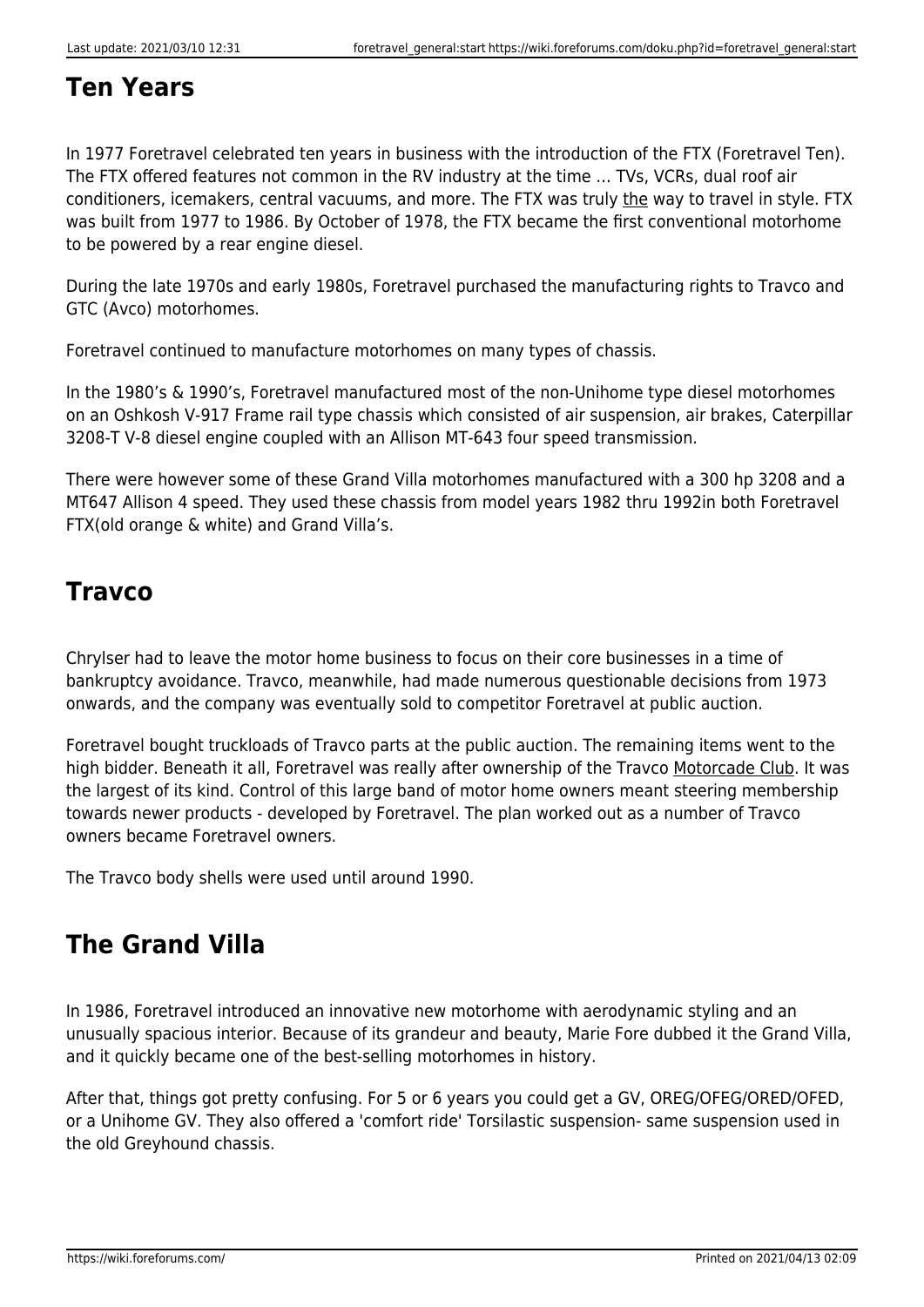#### **1987-1996 Grand Villa Unihome (U-280/U-300)**

The 'U' series first appeared in 1988 as a designation to the Unihome body design.

During model year 1987, Foretravel introduced the Grand Villa Unihome (all mid entry coaches). The first conventional motorhome to utilize a **monocoque** chassis design, an eight-bag outboard suspension system, and an air leveling system. This innovative design concept revolutionized the motorhome industry and quickly set the standard by which most quality motorhomes are built today.

The Torsilastic Velvet Ride suspension came on both the U225 and U240 models.

## **Total Quality Process**

In 1991, Foretravel embarked on a mission of product and process improvement called the Total Quality Process, through which all Foretravel employees are involved with customer satisfaction and product and process improvement.

This revolutionary process provides the tools people need to do their jobs better, by allowing and encouraging them to control the quality of their own work, and then holding them responsible for it. One result of this new attitude toward employees is an extremely low turnover rate, which enables Foretravel to produce a quality product more efficiently in a very labor-intensive industry.

## **1991-1995 Grand Villa Unihome**

The older Grandvilla was on a Gillig chassis with a side door. The U225 and U240's built in the 1990's were Unihome construction but did not have the 'high' profile of the U280 and U300 series which had huge basement storage. The reason the U225 and U240 coaches did not have the high profile of the U280 and the U300 is that they did not have the air suspension. They had the torsilastic suspension, better than steel springs, but inferior to air.

The U300 bumpers were Stainless Steel until 1990 and was double stacked compared to U225 & U240.

#### **Silver Anniversary**

In 1992 Foretravel proudly introduced the luxurious 102" wide-body Unihome and at the same time, celebrated their 25th year in business with the introduction of the [Silver Anniversary Unihome U300](https://wiki.foreforums.com/doku.php?id=through_the_years:1992). Easily identified by specially ordered angled side windows.

The 1992 U-280 and U-300's were the first FT's to have complete air bag (8 - 2 per axle on each side) suspension- i.e., no jacks at all, wide body & low profile.

1992 was the transition year between old generation Cat V8 3208 with 4 speed Allison and the newer in line 6 cylinder Cat 3116 with Allison 6 speed.

Nearly every year after that up until the advent of the Nimbus/Phenix there were Special Edition (SE)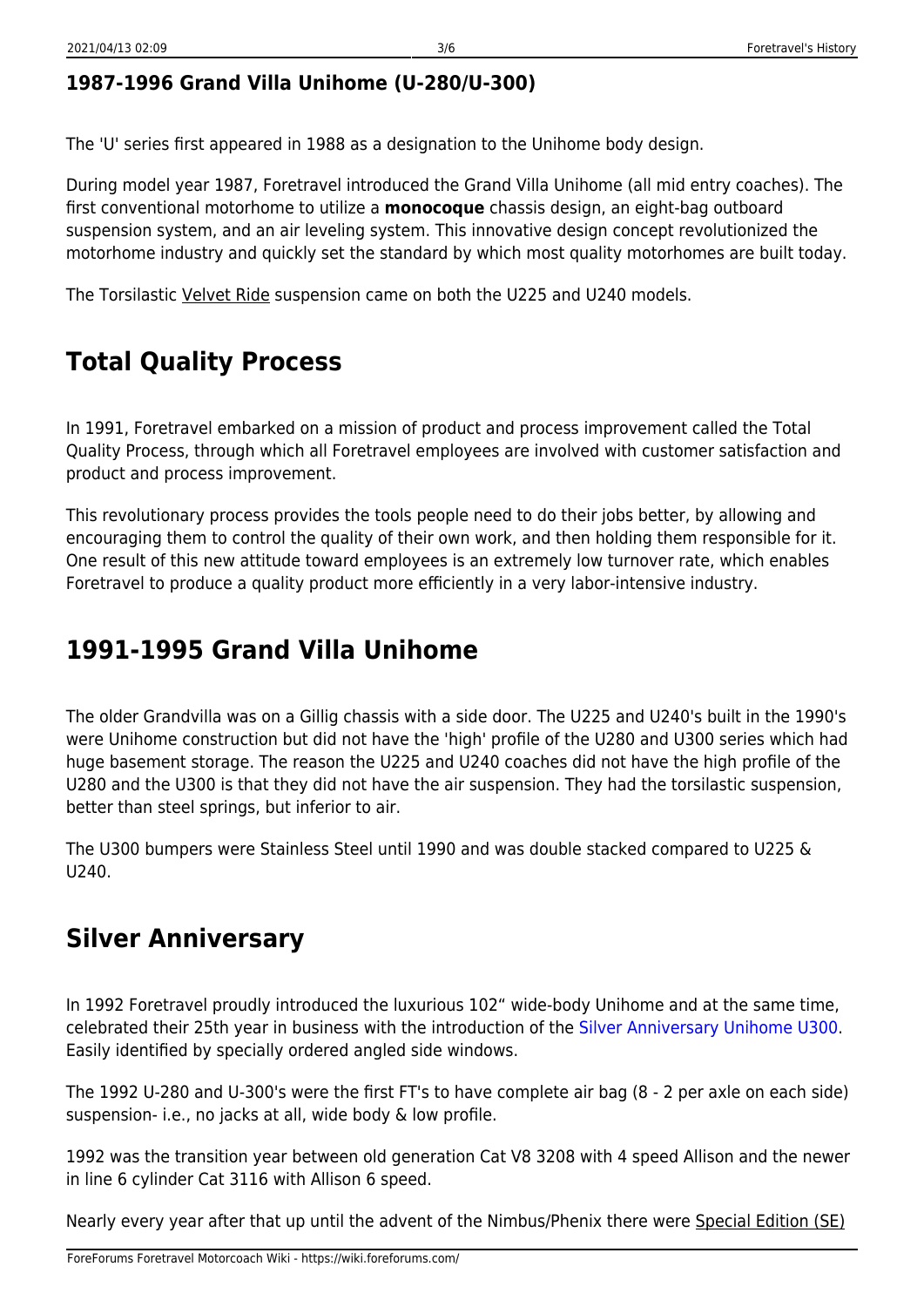and/or Limited Edition models with special trim/option packages. **Special Edition' models** were available in the 280s and 300s from (at least) 1993 on with different graphics and 'upscale' (300 interiors with more glass doors, Gaggenau cook top) interiors. Since each coach could be custom designed or go back for upgrades, a lot of differences exists coach to coach).

## **Unicoaches**

In 1994 the all new Foretravel Unicoach was introduced. With this new coach, Foretravel was able to integrate the high 'U' performance, smooth ride and easy handling characteristics of the Unihome, but with massive bus styling, which provided greater interior space. The Unicoach quickly became Foretravel's best-selling model.

Grand Villa is a body style, sloped nose, and came out before the Unihome. Unihome is a type of construction – unibody = monocoque. Not all Grand Villas were Unihomes, but all Unihomes were Grand Villas.

**1995 was the 1st year of the front door bus style,** the name changed from Unihome to Unicoach, which started with the U-270 (low end regarding standard accessories) which provided the Foretravel quality which consumers have come to expect, but in a more affordable coach.

Starting in 1995, Unicoach U270, U295 and U320 model numbers refer to standard factory trim levels/appointments and each model number was available in several different lengths and thus (logically) several different weight ratings, depending upon each year's specific designs and options. The 1995 GV had a **full width hatch** in front as access for Dash AC while earlier GV's had two small hatches.

Some special order Grand Villa Unicoaches were built in later years

| 2000 10 |  |
|---------|--|
| 2001 3  |  |
| 2002 3  |  |
| 2003 8  |  |

## **Continuing Evolution**

1999: In late 1999, Foretravel introduced a slide out.

2001: Introduces painted Foretravels as opposed to decals (optional).

2001: Introduces tag axles to 40' U320 & GV 320

2003: Full body paint becomes standard

2004: Introduces Quad Slide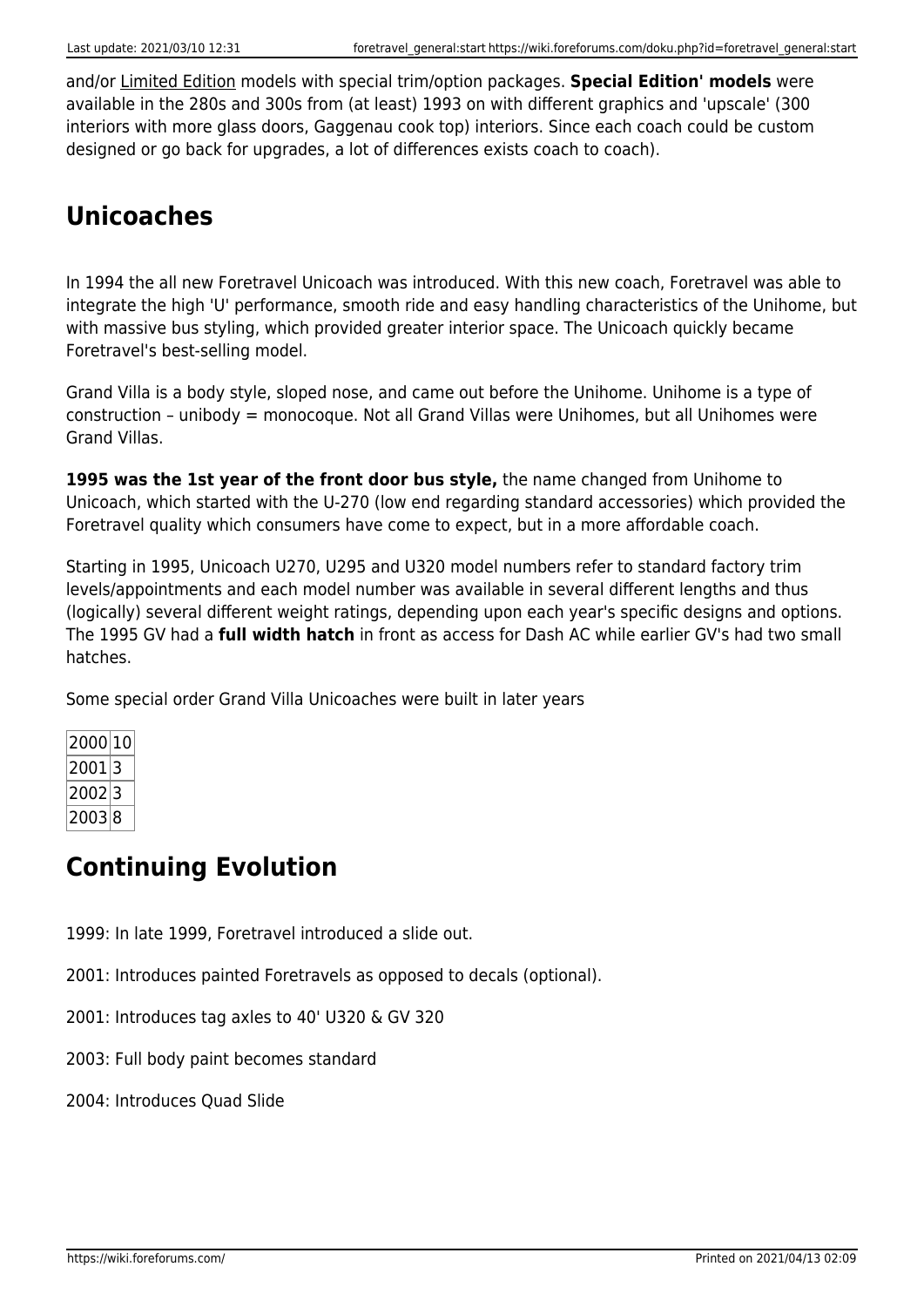## **Financial Problems**

In 1999, the company turned a profit of \$2.4 million. In 2000, the profit began to shrink, with a \$1.8 million profit. In 2001, the company reported its first large net loss of \$3.3 million. In 2002, the reported loss shrunk slightly to \$483,000.

By 2003, the net loss was \$5.2 million. This was a year when Foretravel initially reduced its manufacturing workforce by up to 60 employees, and closed five of its six factory-owned stores, shifting to using existing dealers. Following the closure of the factory stores, the company announced a slowdown that would affect up to 175 more jobs. Overall, in 2003, the company went from 550 employees to about 200 employees.

At the time, company officials said the reduction in sales and manufacturing was based on higher interest rates and the stock market decline following the Sept. 11 attacks in 2001. Despite workforce reductions, slow downs and the divestment of factory-owned stores, by 2004 the net loss had grown to \$7.6 million.

#### **2005 Foretravel Changes Ownership**

Foretravel announced that Lyle Reed, Frisco, Texas, and two other principals will take over Foretravel on Feb. 15, 2005. Ray Fore, the company's president, stepped down on Thursday, following the \$9 million buyout. Reed is the former president and CEO of Chicago, Central and Pacific Railroad, retiring in 1996 after a 30-year-career in the railroad industry.

Speculation about Foretravel's future has been around for several years. The company was the subject of sales rumors in 2000, which Ray Fore publicly denied. In 2003, Foretravel sold or closed five company-owned stores in Texas, Washington, California and Tennessee that it had operated for years as part of its core business strategy and instead established a small network of independent dealers.

#### **New Models**

2005: Introduced Phenix line

2007: Introduced Nimbus line

2010: Introduced IH45 line

2015: Introduced the Realm, a return to more of a production model coach for Foretravel while also being developed and sold exclusively with Motor Home Specialist (MHS) of Alvarado, Texas.

[1\)](#page--1-0) Oshkosh Front Engine Diesel [2\)](#page--1-0) , [4\)](#page--1-0) Oshkosh Front Engine Gas [3\)](#page--1-0) Oshkosh Rear Engine Diesel